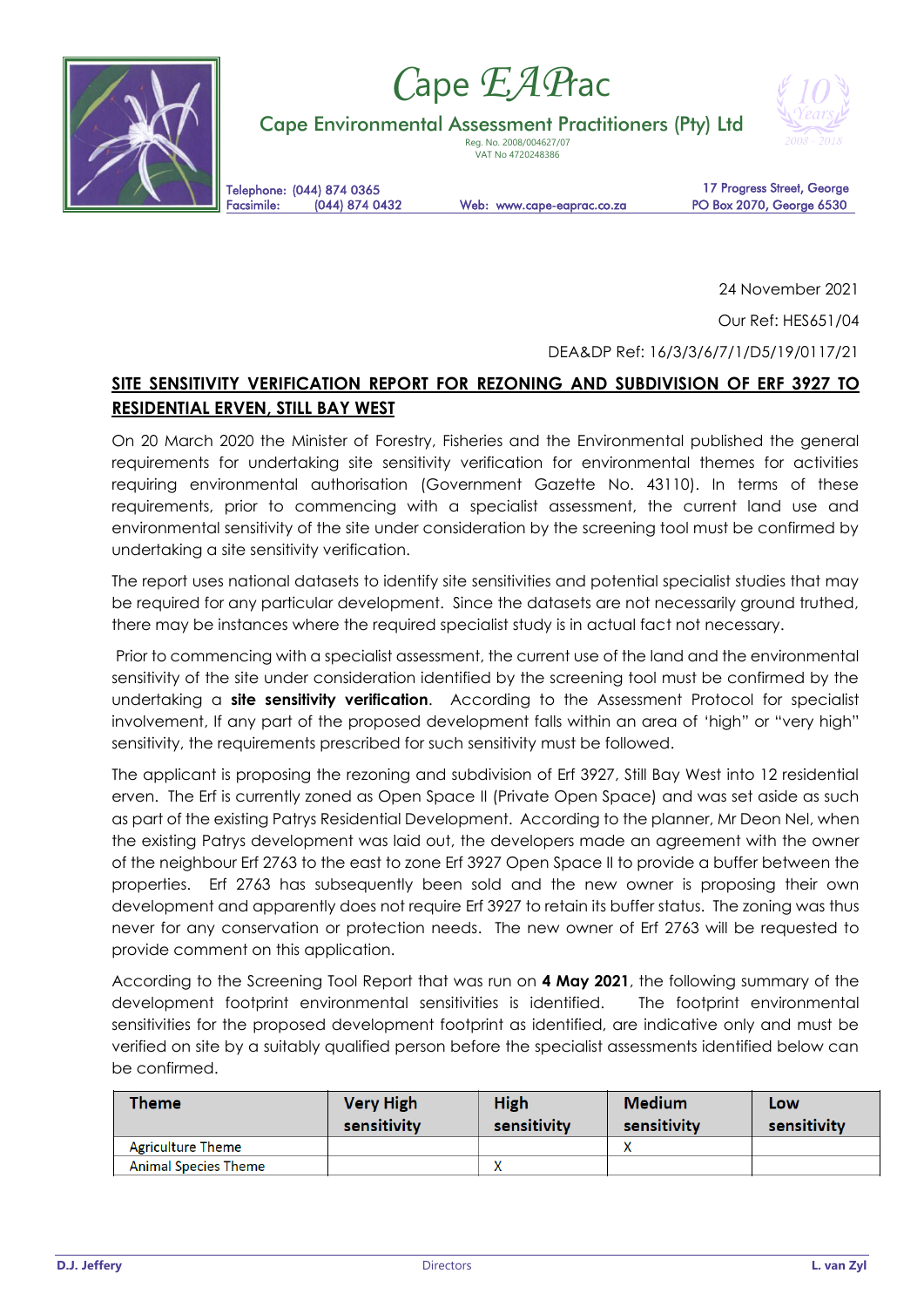| <b>Aquatic Biodiversity Theme</b>     |  |   |  |
|---------------------------------------|--|---|--|
| Archaeological and Cultural           |  |   |  |
| <b>Heritage Theme</b>                 |  |   |  |
| <b>Civil Aviation Theme</b>           |  |   |  |
| Defence Theme                         |  |   |  |
| <b>Paleontology Theme</b>             |  |   |  |
| <b>Plant Species Theme</b>            |  | v |  |
| <b>Terrestrial Biodiversity Theme</b> |  |   |  |

Below is confirmation of the studies required for the Bosbokduin Residential Estate based on the sensitivity themes identified above.

#### **Agriculture (Medium Sensitivity)**

The Screening Tool identifies the agricultural sensitivity as Medium using the estimated land capability dataset that is associated with this site. The property is not zoned for Agriculture, has not ever been used for agriculture, is an erf in terms of the municipal scheme and is inside the urban edge of Still Bay West. In addition, the areas around the property which are also identified as having medium agricultural sensitivity are already built up and **not consistent** with agricultural activities.



There is no evidence on site of agricultural activities currently and there is no intention to practise any agricultural activities. There is no likelihood of **high value agricultural land** being preserved for **continued agricultural production** thus ensuring long term national food security. This property does not quality in as per the requirements of the national Department of Agriculture, see definition below.

Layer Information

#### **Title**

Land Capability (DAFF 2016)

#### **Description**

The Land Capability (2016) represents the distribution of the land capability evaluation values in the country, used as one of the input data layers to determine and demarcate all high value agricultural land for ensuring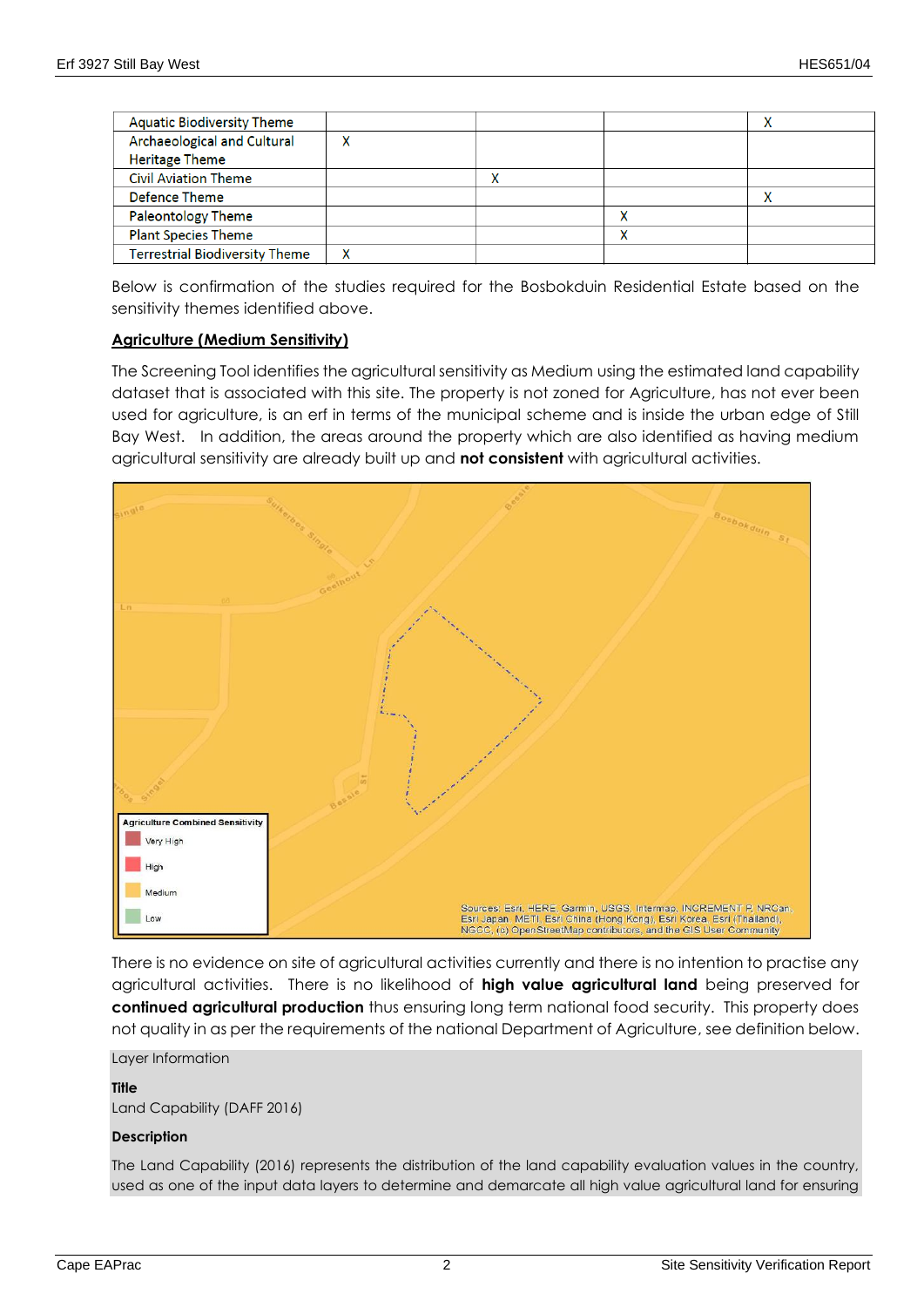that these areas, pending availability, are preserved for continued agricultural production, thereby ensuring long-term national food security. The data layer is a seamless data layer and does not exclude permanently transformed areas (built up; waterbodies; mining etc.)

Land capability is defined as the most intensive long-term use of land for purposes of rainfed farming determined by the interaction of climate, soil and terrain. Land capability should not be seen as a substitute for the interpretation designed to show land suitability or agricultural potential.

The approach to the refinement of the 2016 Land capability data layer was based on a spatial modelling exercise and verified through actual in-field verification processes and local level soil assessment data.

The Land capability evaluation 2016 data layer is a refined and updated spatial modelled data layer depicting the land capability evaluation values for the country. The main contributing factors towards land capability in a "natural or unimproved "rainfed (dryland) scenario, were the soil, climate and terrain capabilities with a weighted reference of:

```
Soil capability = 30%; Climate capability = (40%) and Terrain capability = (30%).
```
#### **Source**

Department of Agriculture, Forestry and Fisheries (DAFF)

#### **Type**

Raster Layer

In terms of agriculture, as there is no likelihood of practising agricultural activities and the applicant intends on developing the site for residential use inside the urban edge, the sensitivity of this layer is deemed to be negligible.

No Agriculture studies are being considered. The Western Cape Department of Agriculture will be included as an I&AP for comment.

#### **Animal Species (High Sensitivity)**

The screening tool identified the sensitivity for animal species (fauna) as "high" for the following species:

| <b>Sensitivity</b> | Feature(s)                         |  |
|--------------------|------------------------------------|--|
| <b>High</b>        | Aves-Bradypterus sylvaticus        |  |
| <b>High</b>        | Aves-Neotis denhami                |  |
| <b>High</b>        | <b>Aves-Circus maurus</b>          |  |
| <b>Medium</b>      | Insecta-Lepidochrysops littoralis  |  |
| <b>Medium</b>      | Invertebrate-Aneuryphymus montanus |  |
| <b>Medium</b>      | Insecta-Chrysoritis brooksi tearei |  |
| <b>Medium</b>      | Insecta-Thestor claassensi         |  |
| Medium             | Insecta-Aloeides thyra orientis    |  |
| Medium             | <b>Aves-Circus ranivorus</b>       |  |

A specialist has undertaken a Compliance Statement in response to this theme which will be included with the Basic Assessment Report.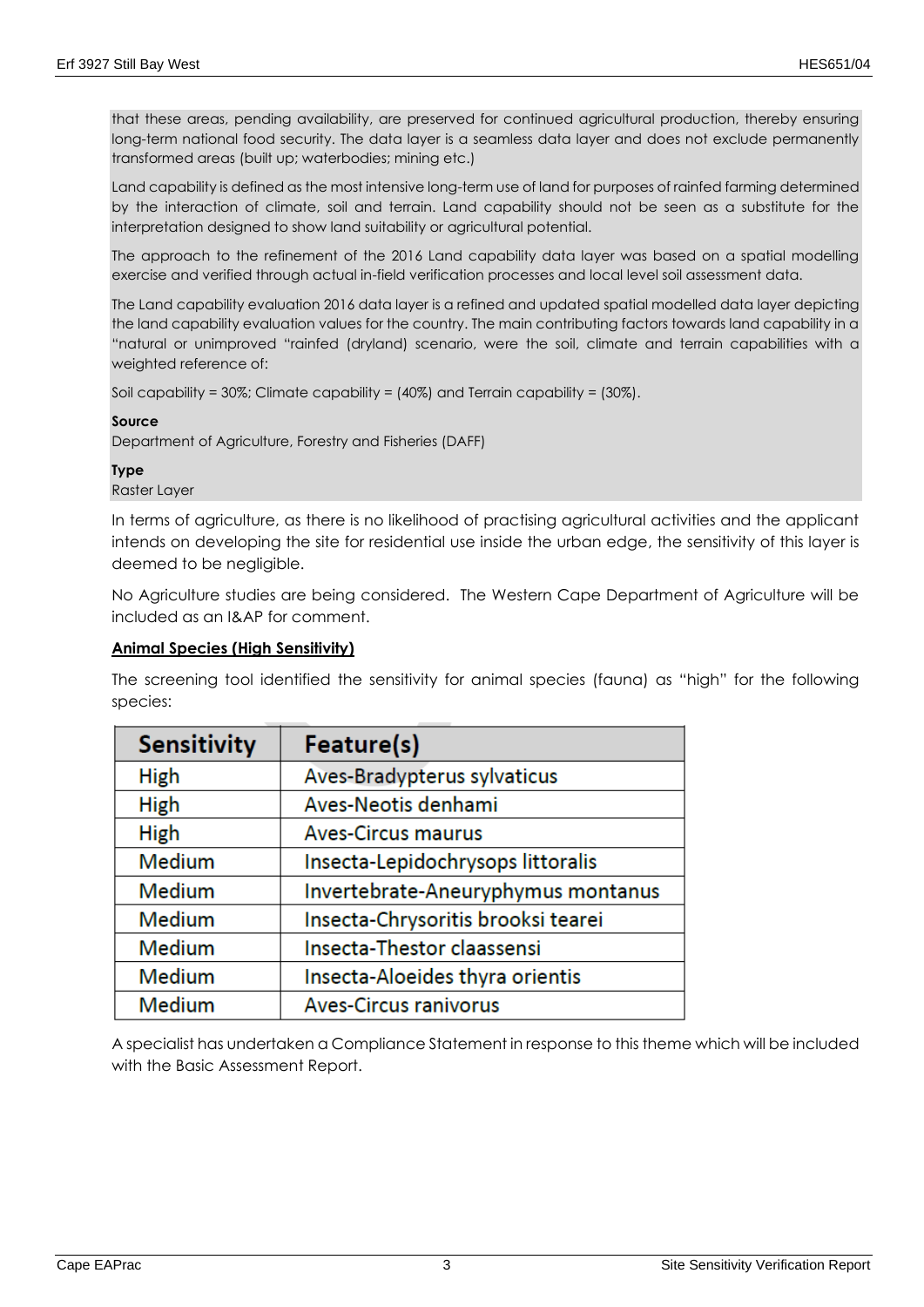#### **Aquatic Biodiversity (Low Sensitivity)**

The screening tool identified the aquatic biodiversity theme as "low". This has been confirmed by means of the desktop NFEPA investigation and the EAP confirming that there is no evidence of any wetlands or watercourses visible on the site. In addition, the Botanical Specialist did not find any plant species that could be considered aquatic species. Thus the sensitivity of the site with regard to aquatic features is null and no specialist studies are deemed applicable.

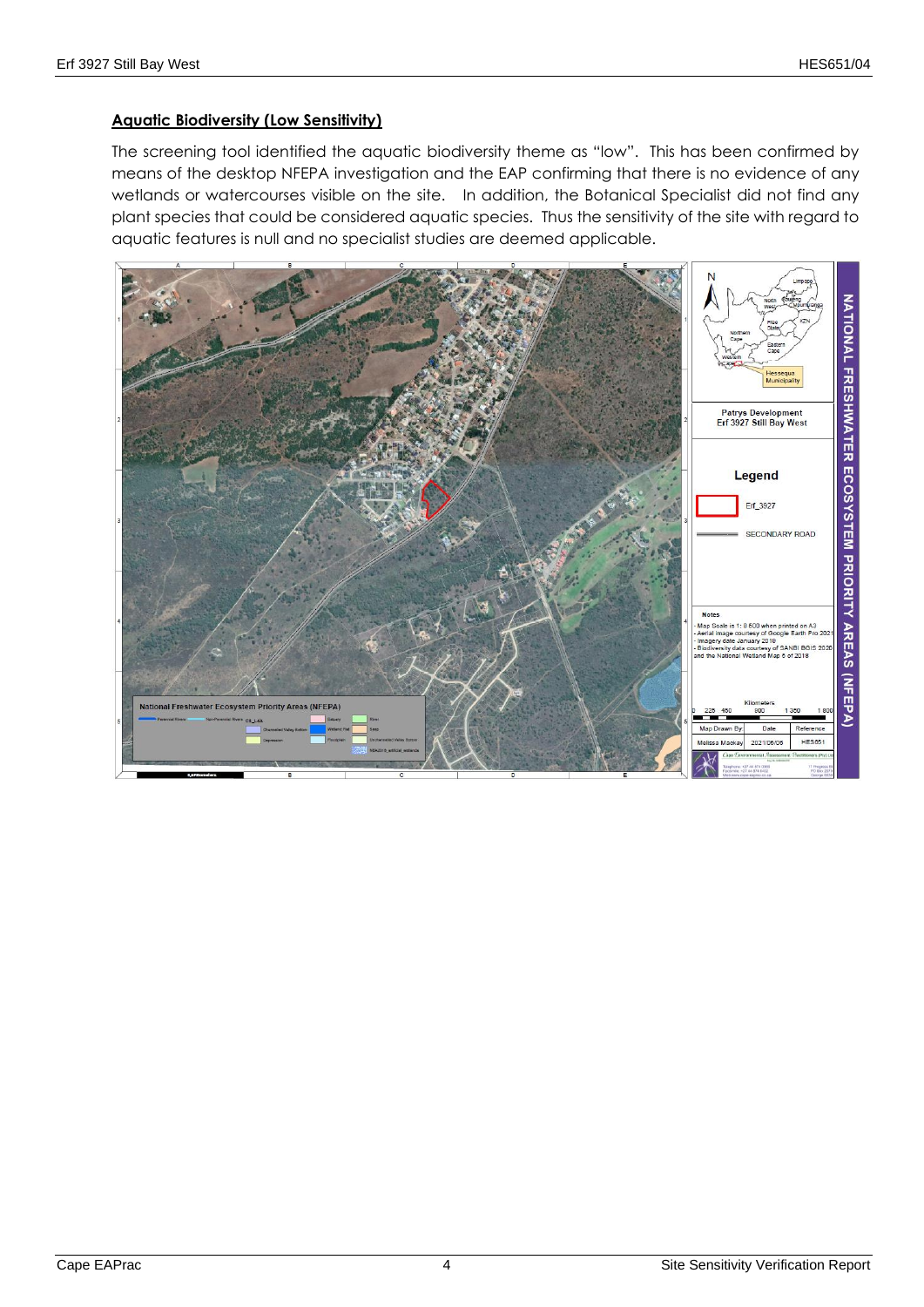

Figure 1: Site Photos (Chepri, 2021)

The Breede Gouritz Catchment Management Agency (BGCMA) will be included as a stakeholder for comment.

## **Archaeological & Cultural Heritage (Very High Sensitivity)**

The screening tool identified this them as being "very high". The reasons provide are as follows:

| <b>Sensitivity</b> | Feature(s)                             |
|--------------------|----------------------------------------|
| Very High          | Within 5km of a Grade I Heritage site  |
| Very High          | Within 2km of a Grade II Heritage site |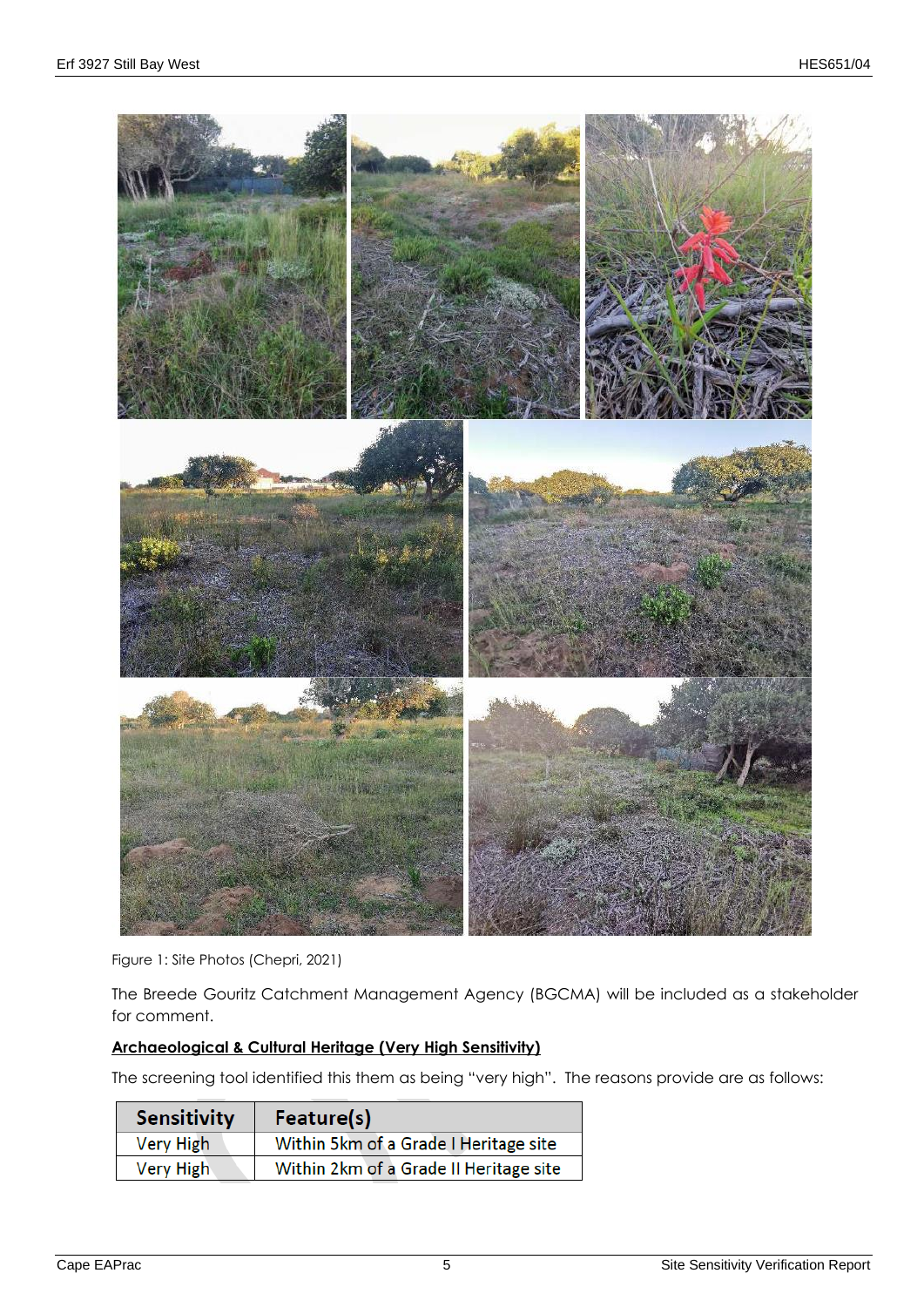A Heritage Notice of Intent has been submitted to Heritage Western Cape (HWC). According to the response from HWC a Heritage Impact Assessment (HIA) must be undertaken and must include a desktop Palaeontological study and an Archaeological Impact Assessment (AIA). These studies have been commissioned and will be included in the BAR.

## **Civil Aviation (High Sensitivity)**

According to the screening tool, the development is located within 8 km of other civil aviation aerodrome and within dangerous and restricted airspace. The airfield in question is the Still Bay Airfield which is a small municipal airfield located approximately 4kms to the east on a heading of 31.83 degrees. The airfield is unregistered with CAA due its size and low traffic volume.

The airspace is mapped as Restricted, not dangerous by ATNS with the following citation: FAR147 : OVERBERG GND - FL195. The Restricted rating is associated with the Overberg military range and a Flight Level of 195m.

The development is proposing 12 residential erven within the urban edge of Still Bay West. It does not trigger the obstacle collision / potential hazard requirements as set out by the CAA, i.e.

- Buildings or other objects which will constitute an obstruction or potential hazard to aircraft moving in the navigable air space in the vicinity of an aerodrome, or navigation aid, or which will adversely affect the performance of the radio navigation or instrument lading systems,
- There are no buildings or objects higher than 45 metres above the mean level of the landing area;
- No building, structure or object which projects above a slope of 1 in 20 and which is within 3000 metres measured from the nearest point on the boundary of an aerodrome;
- No building, structure or other object which will project above the approach, transitional or horizontal surfaces of an aerodrome.

As such it is not necessary to request approval in terms of the Civil Aviation Act for obstacles, however comment will be requested from the Civil Aviation Authority.

The evidence collected for this theme does not support the High Sensitivity rating and it is considered to be null.

#### **Defence (Low Sensitivity)**

The screening tool identified this them as being "low". No further studies will be undertaken as the development constitutes residential erven inside an urban edge.

#### **Palaeontology (Medium Sensitivity)**

The screening tool identified this them as being "medium" for the following reasons:

| <b>Sensitivity</b> | Feature(s)                                         |
|--------------------|----------------------------------------------------|
| Low                | Features with a Low paleontological sensitivity    |
| <b>Medium</b>      | Features with a Medium paleontological sensitivity |

A Heritage Notice of Intent has been submitted to Heritage Western Cape (HWC). According to the SAHRIS Paleosensitivity mapping, the largest (northern) portion of the study area property is marked as Clear or of "Unknown" paleosensitivity thus requiring "a minimum of a desktop study". The southernmost section of the study area is marked Blue and noted as of "Low" paleosensitivity where "no palaeontological studies are required though a protocol for potential finds must be put in place.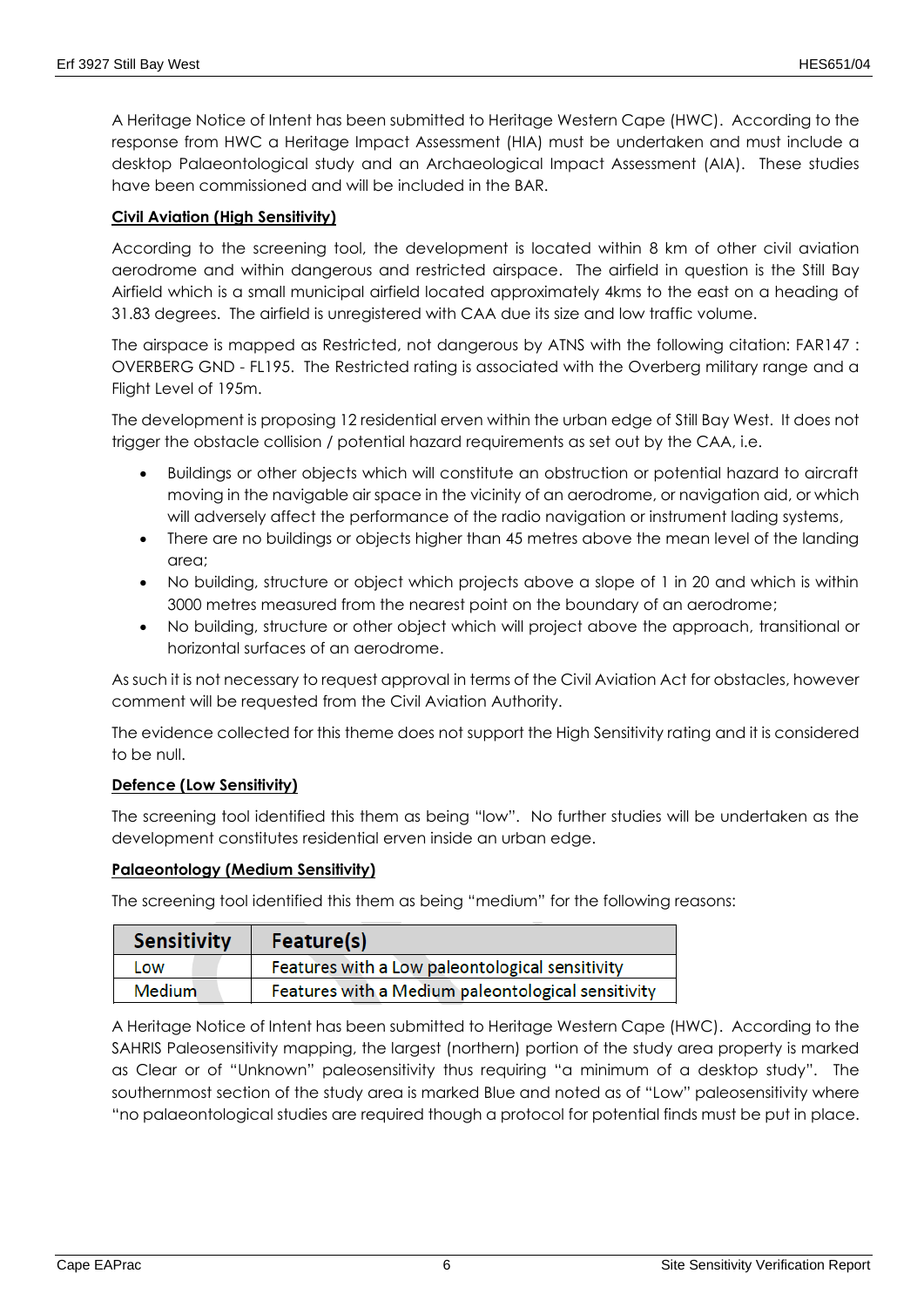

According to the response from HWC a Heritage Impact Assessment (HIA) must be undertaken and must include a desktop Palaeontological study and an Archaeological Impact Assessment (AIA). These studies have been commissioned and will be included in the BAR.

#### **Plant Species (Medium Sensitivity)**

The screening tool identified this them as being "medium". A Botanical Compliance Statement which includes the identification and consideration of the impact of the development on the site has been undertaken. The report will be included with the Basic Assessment Report.

#### **Terrestrial Biodiversity (Very High Sensitivity)**

The screening tool identified this them as being "very high", notably for being in a Vulnerable Ecosystem. It must be noted that in 2018 the vegetation types were reassessed and categorised by SANBI, and this area was previously considered to form part of Albertinia Sand Fynbos which is listed as a Vulnerable ecosystem. The confirmed change in ecosystem by SANBI to Hartenbos Dune Thicket with a Least Concern status thus means this information is incorrect and outdated.

A Terrestrial Biodiversity Compliance Statement has been drafted and will be included with the Basic Assessment Report.

#### **Specialist Assessments**

According to the DEA&DP series of guidelines for the involvement of specialists in EIA processes (2005), one of the underpinning generic principles is to **eliminate the unnecessary specialist involvement** through proactive project planning and design to avoid or sufficiently reduce negative impacts. Another is to **maximise the use of existing relevant information** prior to involving a specialist. This includes the input from the EAP in the form of site photographs and site inspections. These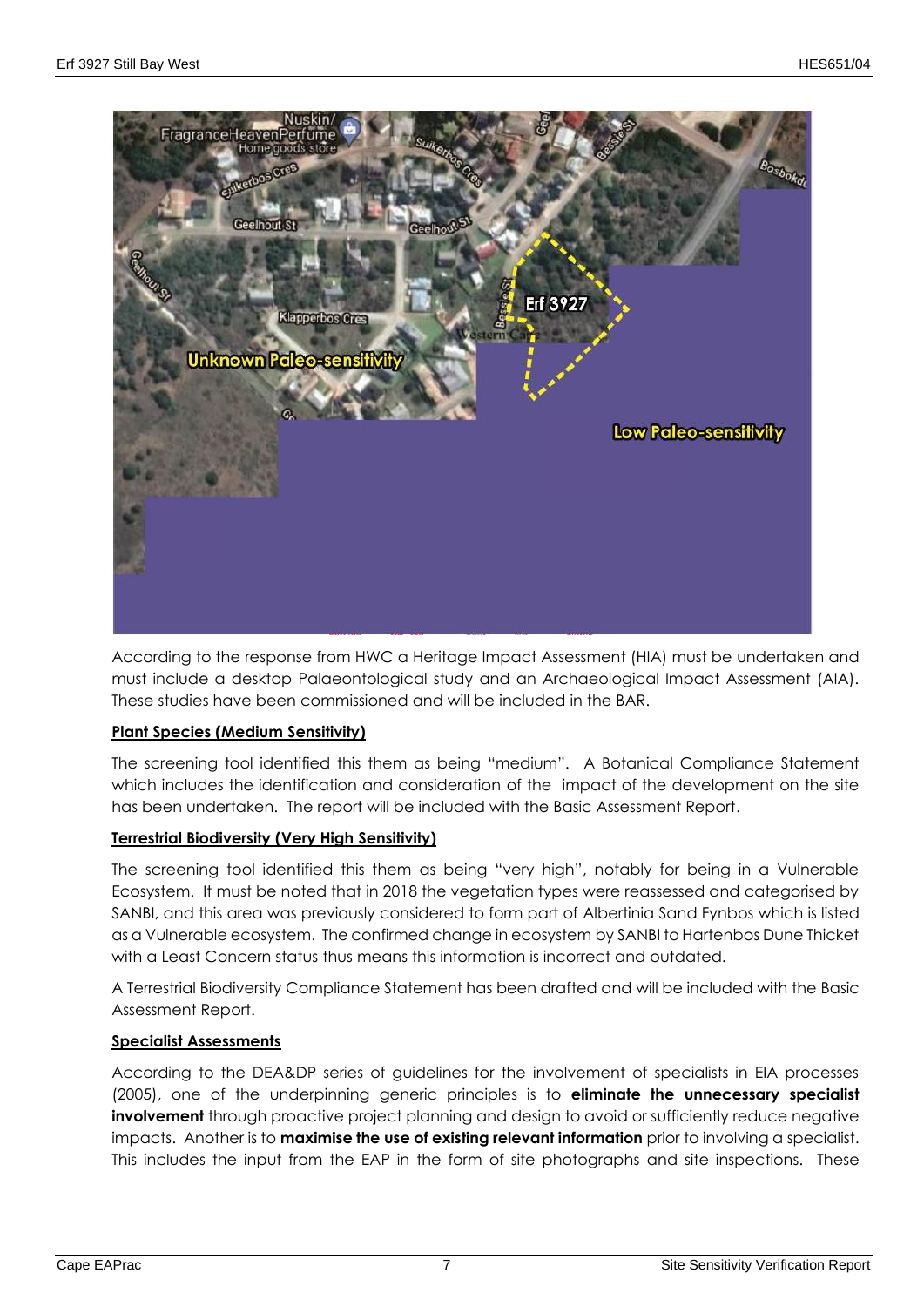principles apply to the specialist studies that have been identified in the screening tool and motivated as not necessary in this report.

Based on the site sensitives identified, the screening tool identified 9 possible specialist assessments for the development. According to the site sensitivities, only 4 of the studies are being proposed.

The identified specialist assessments are as follows:

1. Landscape/Visual Impact Assessment

The property is inside the urban edge of Still Bay West, is surrounded by residential development and is proposing 12 single residential erven. All building plans must comply with the relevant municipal requirements and processes for construction. This theme does not require a specialist input.

According to the issue categories for visual impacts (DEA&DP, 2005), minimal visual impact is expected:

- Potentially low level of intrusion on landscapes or scenic resources:
- Limited change in the visual character of the area;
- Low-key development, similar in nature to existing development.

Additional landscape / visual impact assessment is thus unnecessary and will not be undertaken.

2. Archaeological and Cultural Heritage Impact Assessment

As stated previously in this report, a Heritage NID has been submitted to the HWC and the additional specialist studies are being undertaken.

3. Palaeontology Impact Assessment

As above.

4. Terrestrial Biodiversity Impact Assessment

A Terrestrial Biodiversity Compliance Statement has been undertaken and will be included with the Basic Assessment Report.

5. Aquatic Biodiversity Impact Assessment

There is no evidence of any aquatic resources on the site and the sensitivity is considered to be **null**. Therefore no Aquatic Assessment is being proposed.

6. Hydrology Assessment

There is no evidence of any aquatic resources on the site and the sensitivity is considered to be null. Therefore no Hydrology Assessment is being proposed. Stormwater management is included as part of the site engineering services reports.

According to the 2005 DEA&DP Guidelines, the following triggers must be used to determine if a specialist assessment is required:

 Where effluent or chemicals with the potential to change groundwater quality is handled as part of the project, or discharged into the environment due to the project.

 The volume of groundwater in storage or entering groundwater storage is changed beyond what is allowed by the DWAF General Authorisations.

 $\Box$  The groundwater flow regime is changed.